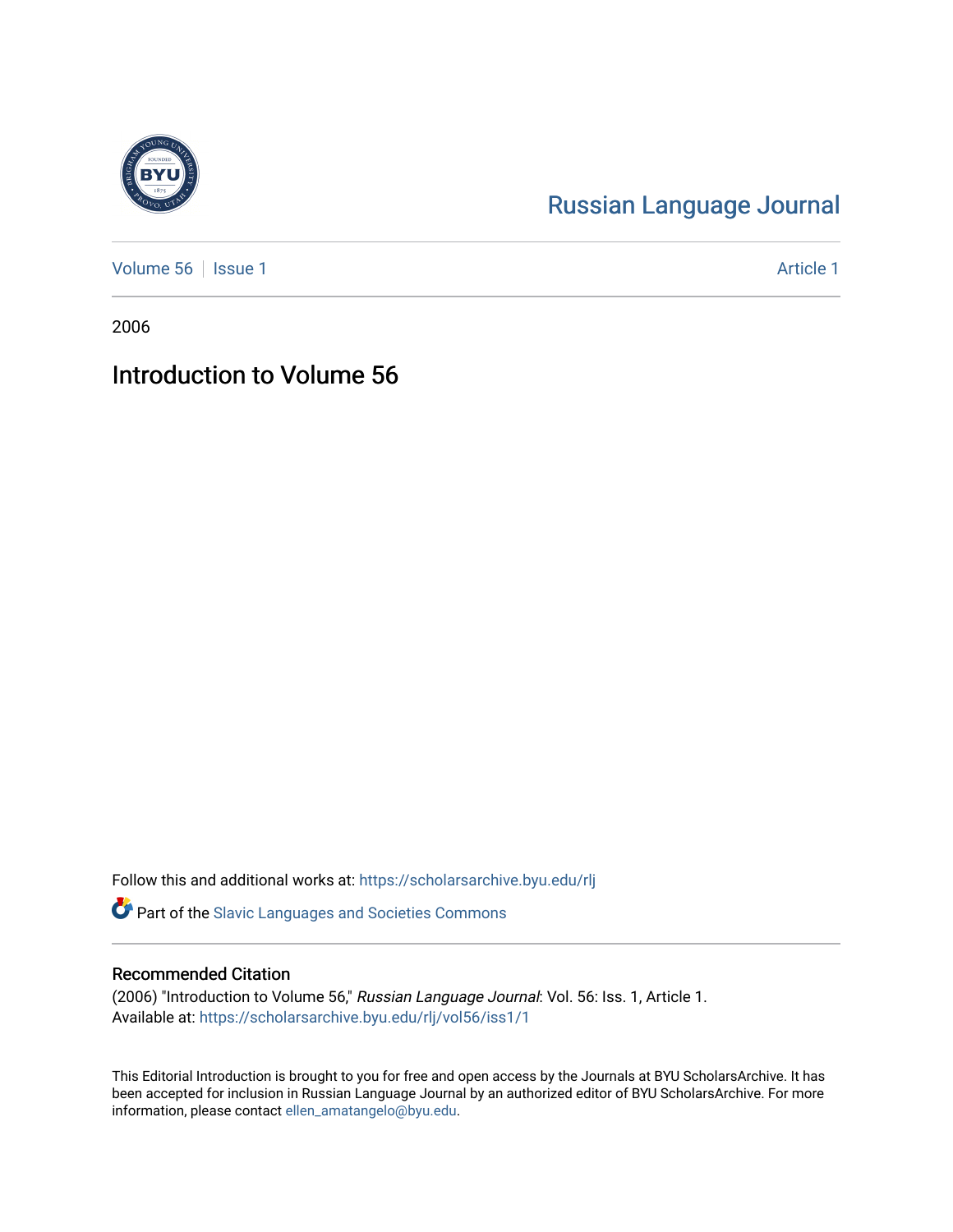## **Introduction to Volume 56**

In his recent study of the linkage between corpus and status planning in language policy formation, Joshua Fishman observes that "languages are increasingly viewed as scarce national resources (not unlike flora and fauna, agricultural or environmental resources, and all other such improvable or alterable resources whose quality can be influenced by planned human intervention)."  $\frac{1}{1}$  $\frac{1}{1}$  $\frac{1}{1}$  Given the particular history of language policy development in Russia and the former Soviet states in the  $20<sup>th</sup>$  century, the appearance in mid-2005 of the new Law on the State Language of the Russian Federation is an event of considerable potential impact on the study and teaching of Russian within Russia as well as abroad. The year 2007 has been designated "Year of the Russian Language" by the Russian President.<sup>[2](#page-1-1)</sup> A program of international events as well as increased support of Russian language and culture study at home is anticipated, while new official regulations on the utilization of Russian in various forms of public discourse are indicated.

For these reasons, Volume 56 of the *Russian Language Journal* offers its readers a range of scholarly perspectives on the current state of the Russian language, with a particular view on language policy and legislation. Starting with the full text of the "Law on the State Language of the Russian Federation" (No. 53‐FZ), signed into law by Vladimir Putin on 1 June 2005, we offer articles by Joan Chevalier and Lara Ryazanova‐Clarke that provide important historical and conceptual context to the issue. The historical background of language policy formation in the Soviet era, as heavy‐handed and contradictory as much of it now appears, is essential for understanding the position that some proponents of Russian language corpus reform now take. Liudmila Verbitskaia's reflections on "The Russian Language Today," based on an ACTR‐sponsored roundtable at the AATSEEL Annual Meeting in December 2005, provides a well‐illustrated overview of the concern felt by a leading Russian expert over the current health of the national tongue. In the contributions from Viktor Zhivov, Anatoly Baranov, Elena Shmeleva and Aleksei Shmelev that follow we offer commentaries from leading linguists and language specialists on a variety of issues relating to the Law itself, followed by Patrick Seriot's useful comparison of

 $\overline{a}$ 

<span id="page-1-0"></span><sup>&</sup>lt;sup>1</sup> Joshua A. Fishman, *Do Not Leave Your Language Alone. The Hidden Status Agendas within Corpus Planning in Language Policy.* Erlbaum, Mawah, NJ/London, 2006, ix. 2

<span id="page-1-1"></span><sup>&</sup>lt;sup>2</sup> See official transcript of the State Council meeting of December 26, 2006, [www.kremlin.ru](http://www.kremlin.ru/)